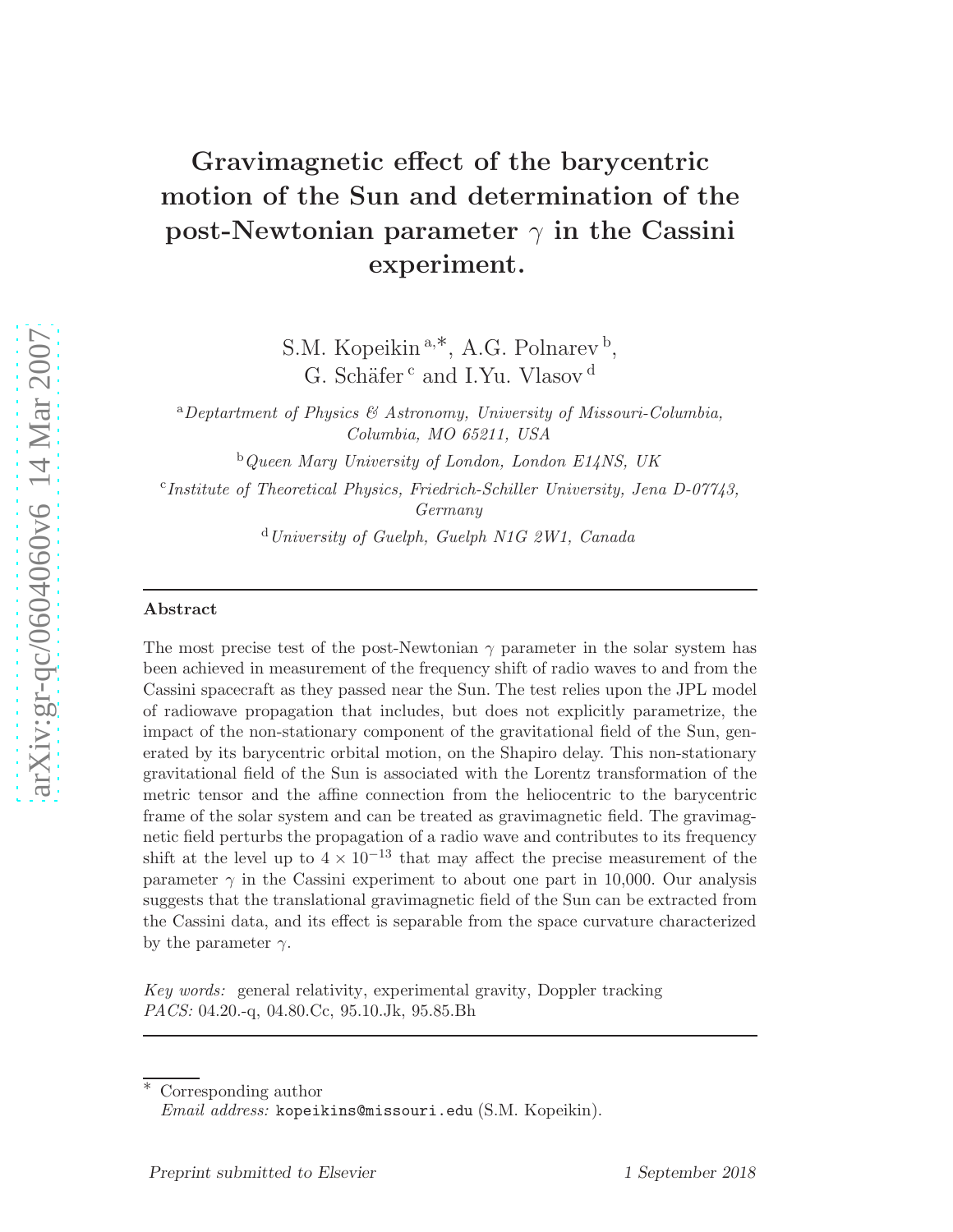# 1 Introduction

According to general relativity and other alternative theories of gravity, photons are deflected and delayed by the curvature of space-time produced by any mass distribution. In the gravitational field of a static spherical mass the bending and delay are proportional to  $\gamma + 1$ , where  $\gamma$  parametrizes the curvature of space and measures the degree of deviation of a gravity theory from general relativity [\[1\]](#page-9-0). The most precise measurement of  $\gamma$  has been recently achieved in the Cassini experiment [\[2\]](#page-9-1) by fitting the Doppler data to the general-relativistic model used in the JPL Orbit Determination Program [\[3\]](#page-9-2). The ODP calculates the time delay in the heliocentric frame and transforms it to the barycentric frame of the solar system by using spatial translations of participating bodies from the heliocentric to the barycentric frame.

We demonstrate in this *Letter* that the spatial translations used in the ODP are equivalent to performing a Lorentz transformation of the solar gravitational field from the heliocentric (H) to the barycentric (B) frame. In the heliocentric frame photon moves in a static gravitational field of the Sun that is fully defined by the metric components  $g_{00}^H$  and  $g_{ij}^H$ , while  $g_{0i}^H = 0$ . The Lorentz transformation of the gravitational field to the barycentric frame brings about the gravimagnetic,  $g_{0i}^B \neq 0$ , component of the metric tensor [\[4\]](#page-9-3). Moreover, it makes all components of the barycentric metric time-dependent, so that its partial time derivatives do not vanish. This non-stationarity of the solar gravity in the barycentric frame is associated with the gravimagnetic field caused by the translational current of Sun's matter  $[5]$ <sup>[1](#page-1-0)</sup>.

This Letter shows that the barycentric orbital velocity of the Sun gives rise to gravimagnetic shift of frequency,  $z_{GM} \sim \alpha_{\odot} v_{\odot}/c$ , where  $\alpha_{\odot}$  is the solar gravitational deflection of light,  $v_{\odot} \simeq 15 \text{ m/s}$  is the barycentric velocity of the Sun during the time of the Cassini experiment 2002, and c is the speed of light. For the light grazing the solar limb  $\alpha_{\odot} = 8.5 \times 10^{-6}$  rad, and  $z_{\text{GM}} \leq 4.3 \times 10^{-13}$ . Therefore, detection of the gravimagnetic frequency shift  $z_{GM}$  is to be *possible* in ranging experiments like the Cassini having precision  $10^{-14}$ , or better. During the time radio signal travels from the spacecraft to the Earth the motion of the Sun can be approximated as uniform along a straight line as the solar acceleration,  $a_{\odot}$ , produces relativistic effect that is negligible for the Cassini but may be detected in future experiments [\[7\]](#page-9-5). This acceleration-induced frequency shift  $z_{\text{acc.}} \sim \alpha_{\odot} a_{\odot} R/c^2 \simeq \alpha_{\odot} (R/R_{\odot})(v_{\odot}/c)^2 \ll 10^{-14}$ , where R is the distance spacecraft-observer,  $R_{\odot}$  is the solar radius, and we have used  $a_{\odot} \simeq v_{\odot}^2/R_{\odot}$  as the radius of the solar orbit around the barycentre is about

<span id="page-1-0"></span><sup>1</sup> Notice that GP-B experiment [\[6\]](#page-9-6) measures the gravimagnetic field caused by Earth's rotation mass-current that can not be generated by the Lorentz transformation.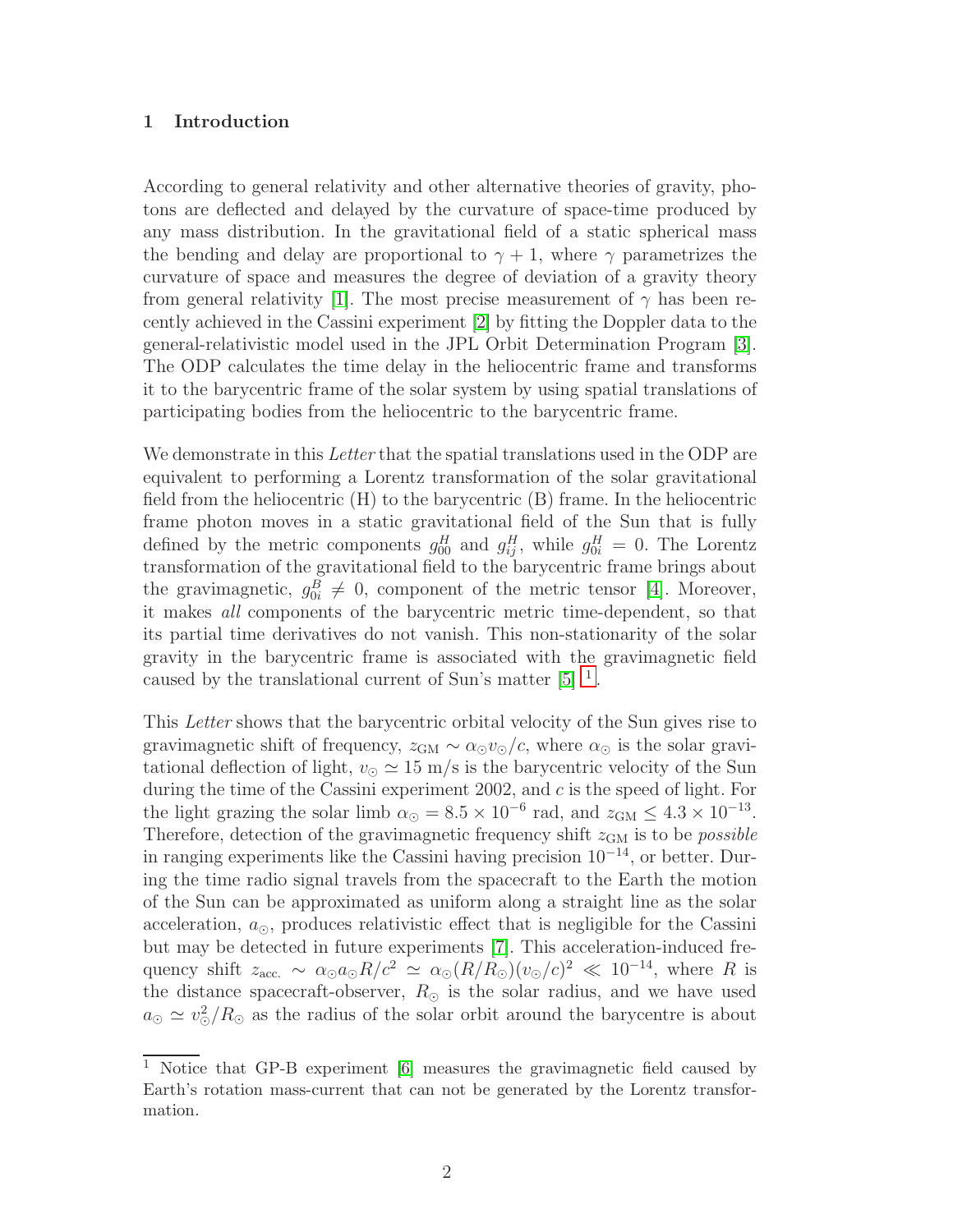$R_{\odot}$ .

In what follows, the Greek indices  $\alpha, \beta, \dots$  run from 0 to 3, the Roman indices  $i, j, \ldots$  run from 1 to 3, repeated indices mean Einstein's summation, and bold letters  $\mathbf{A} = (A^i), \mathbf{B} = (B^i)$ , etc. denote spatial vectors. A dot between two spatial vectors,  $\mathbf{A} \cdot \mathbf{B}$ , means the Euclidean scalar product, and the cross between them,  $\mathbf{A} \times \mathbf{B}$ , means the Euclidean vector product. The absolute value of a vector **A** is denoted  $A = |A|$ .

## 2 Gravitational Shift of Frequency in the Heliocentric Frame

The heliocentric frame is denoted by  $X^{\alpha} = (cT, \mathbf{X})$ , where T is time and X is the space coordinates with the Sun located at the origin. Spacecraft emits a radio signal at time  $T_0$  at point  $\mathbf{X}_0$ , and observer (tracking station) receives this signal at time  $T_1$  at point  $X_1$ . The radio signal propagates along the direction defined by a unit vector  $\mathbf{K} = \mathbf{R}/R$ , where  $\mathbf{R} = \mathbf{X}_1 - \mathbf{X}_0$ , and  $R = |\mathbf{X}_1 - \mathbf{X}_0|$ . The total time of propagation of the radio signal from the spacecraft to the observer (with plasma dispersion eliminated) is

<span id="page-2-1"></span>
$$
T_1 - T_0 = \frac{R}{c} + \Delta T \,,\tag{1}
$$

where  $\Delta T$  is the Shapiro gravitational time delay [\[8\]](#page-9-7)

<span id="page-2-0"></span>
$$
\Delta T = (1 + \gamma) \frac{GM_{\odot}}{c^3} \ln \left( \frac{R_0 + R_1 + R}{R_0 + R_1 - R} \right) , \qquad (2)
$$

G is the universal gravitational constant,  $M_{\odot}$  is mass of the Sun,  $R_0 = |\mathbf{X}_0|$ ,  $R_1 = |\mathbf{X}_1|$ . Equation [\(2\)](#page-2-0) is valid in the post-Newtonian approximation and includes all relativistic terms of the order of  $1/c^2$  in addition to the first term in the right side of equation [\(1\)](#page-2-1). In the precise experiments like the Cassini some terms of the higher order of  $1/c<sup>4</sup>$  must be included to equation [\(2\)](#page-2-0). They were derived, for example, by [\[9\]](#page-9-8) and [\[10\]](#page-9-9). The most important of these higherorder terms are included to the ODP but are omitted here because we focus on the discussion of the velocity-dependent, gravimagnetic effects while the terms of the higher order are static.

The ODP computes Doppler shift by differencing numerically the time delay equations [\(1\)](#page-2-1), [\(2\)](#page-2-0) at the beginning,  $T_0$ , and the end,  $T_1$ , of the integration time. This procedure needs better theoretical understanding and is described here analytically in the approximation of a small impact parameter D of the radio link that is sufficient for our subsequent discussion. In this approximation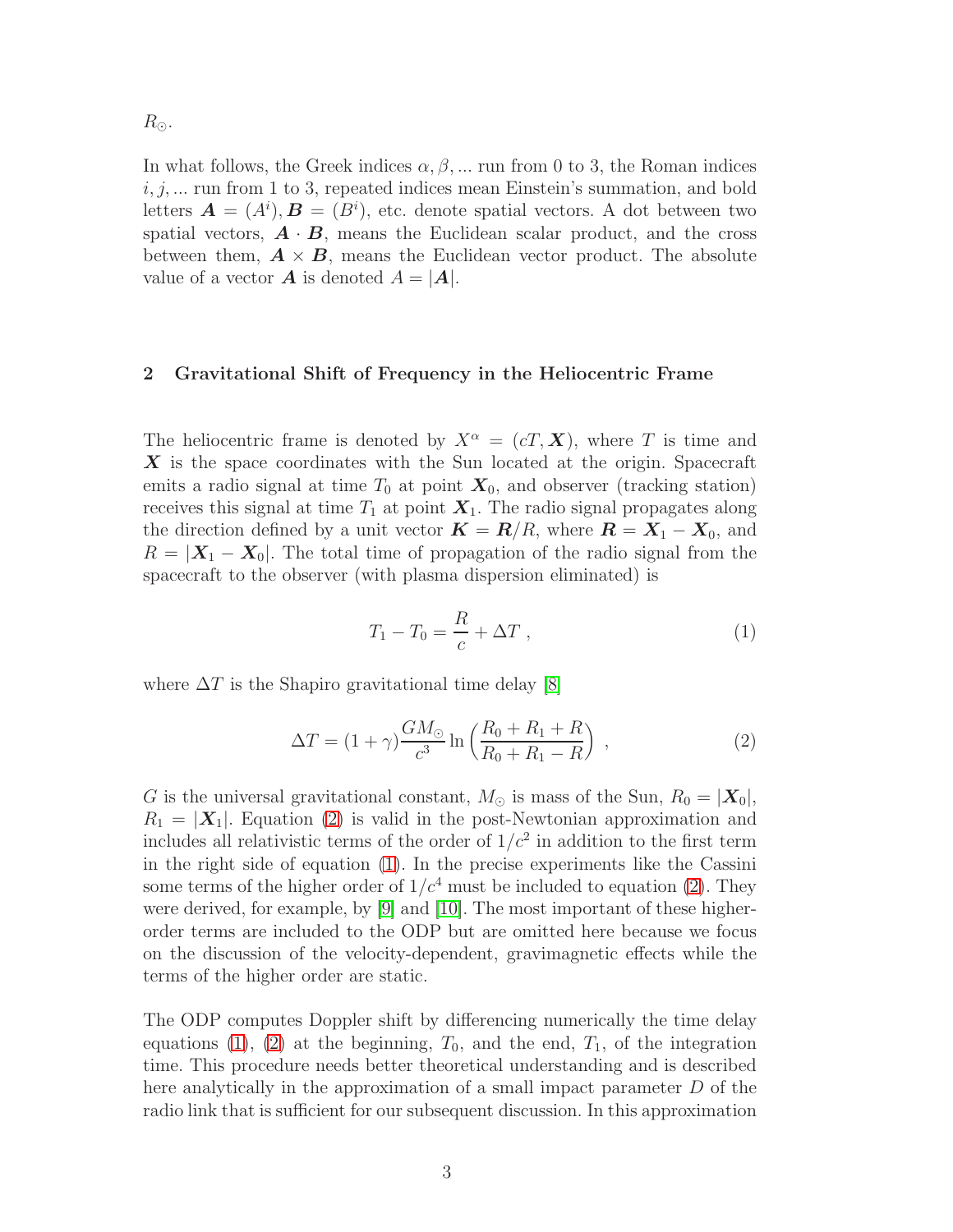equation [\(2\)](#page-2-0) is simplified

$$
\Delta T = (1 + \gamma) \frac{GM_{\odot}}{c^3} \ln \left( \frac{4L_0 L_1}{D^2} \right) , \qquad (3)
$$

where  $L_1 \equiv (K \cdot X_1) = \sqrt{R_1^2 - D^2}$ ,  $L_0 \equiv -(K \cdot X_0) = \sqrt{R_0^2 - D^2}$ ,  $D \equiv$  $\mathbf{K} \times (\mathbf{X}_1 \times \mathbf{K}) = \mathbf{K} \times (\mathbf{X}_0 \times \mathbf{K}), D = |\mathbf{D}|$ , and we notice that  $L_1 + L_0 = R$ . In the heliocentric frame, only the relative motion of the spacecraft and the Earth produce a spatial change in the impact parameter leading to a temporal change in the delay  $\Delta T$  which re-calculates to a change in observed frequency  $\nu_1$  of the radio signal emitted from the spacecraft with frequency  $\nu_0$ . The frequency change is  $z = \nu_1/\nu_0 - 1 = z_0 + z_1 + z_{gr}$ , where  $z_0$  and  $z_1$  are corrections accounting for transformation from time T to the proper time  $\tau$ at the spacecraft and observer positions respectively, and  $z_{\rm cr} = d(\Delta T)/dT_1$  is the delay due to the variation in the strength of the gravitational field along the radio signal path due to the motion of observer, satellite, and/or the gravitating mass [\[11\]](#page-9-10). Only  $z_{\text{gr}}$  is important for analysis of the gravimagnetic effect of the barycentric motion of the Sun in precise determination of  $\gamma$ . Its calculation yields

<span id="page-3-1"></span>
$$
z_{\rm gr} = -\frac{L_0}{cR}(\mathbf{V}_1 \cdot \boldsymbol{\alpha}_H) - \frac{L_1}{cR}(\mathbf{V}_0 \cdot \boldsymbol{\alpha}_H) + \delta z_{\rm gr}^H.
$$
 (4)

Here  $V_1 = dX_1/dT_1$  and  $V_0 = dX_0/dT_0$  are the heliocentric velocities of observer and emitter with respect to the Sun, residual terms

<span id="page-3-0"></span>
$$
\delta z_{\text{gr}}^H = \frac{\alpha_H}{2c} \left[ \frac{D}{L_1} (\boldsymbol{K} \cdot \boldsymbol{V}_1) - \frac{D}{L_0} (\boldsymbol{K} \cdot \boldsymbol{V}_0) \right] + \frac{L_1}{c^2 R} \boldsymbol{K} \cdot (\boldsymbol{V}_1 - \boldsymbol{V}_0) (\boldsymbol{V}_0 \cdot \boldsymbol{\alpha}_H) , \quad (5)
$$

where  $\alpha_H = |\alpha_H|$ ,

$$
\alpha_H = \alpha_\odot \frac{1 + \gamma R_\odot}{2} \hat{D}
$$
 (6)

is a displacement vector describing magnitude and direction of the gravitational bending of the radio wave's trajectory,  $\mathbf{D} = \mathbf{D}/D$ . The asymmetry between subscripts 1 and 0 in the last term of equation [\(5\)](#page-3-0) is because of the derivative  $dT_0/dT_1 = 1 - c^{-1}\mathbf{K} \cdot (\mathbf{V}_1 - \mathbf{V}_0)$  that appears any time when one differentiates functions depending on  $\mathbf{X}_0 = \mathbf{X}(T_0(T_1))$  as  $d\mathbf{X}_0/dT_1 = \mathbf{V}_0 dT_0/dT_1$ .

The first two terms in the right side of equation [\(4\)](#page-3-1) were obtained by [\[12\]](#page-9-11). However, the analytic theory of the Cassini experiment should also incorporate the term  $\delta z_{\rm gr}^H$  given in equation [\(5\)](#page-3-0). Indeed, the r.m.s. value of data points in the Cassini measurement corresponded to a one-way range rate of  $\delta V = 2.2 \times 10^{-6}$ m/s [\[2\]](#page-9-1). Therefore, all terms having amplitude  $\delta V/c \simeq 10^{-14} \div 10^{-15}$  must be kept in the analytic approach. The ODP calculates  $\delta z_{\rm gr}^H$  numerically [\[3\]](#page-9-2). The analytic treatment of the gravitational Doppler shift provides deeper theoretical insight to the ultra-precise Doppler measurements in space navigation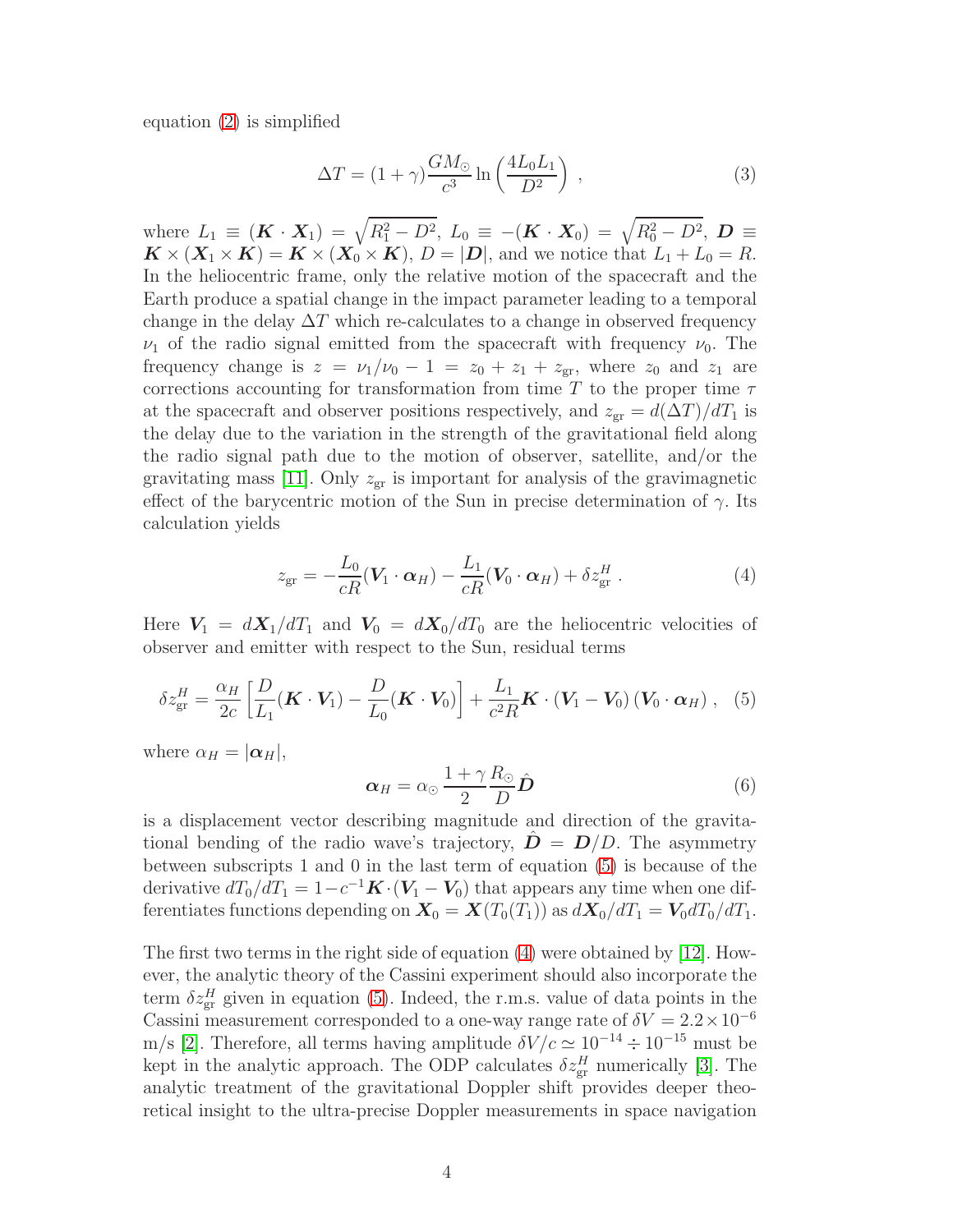that is used for prediction more subtle relativistic effects [\[11](#page-9-10)[,13](#page-9-12)[,14](#page-9-13)[,15\]](#page-9-14) which are feasible for detection in future missions [\[7\]](#page-9-5).

# 3 Gravitational Shift of Frequency in the Barycentric Frame

### 3.1 The Lorentz Transformation

The barycentric frame is denoted by  $x^{\alpha} = (ct, x)$  where t is a coordinate time and  $x$  are space coordinates with the origin located at the barycentre of the solar system [\[16\]](#page-10-0). Let  $x_{\odot}(t)$  denote the spatial coordinates of the Sun at time t and its orbital velocity  $v_{\odot}(t) = dx_{\odot}/dt$ . Radio signal is emitted at  $x_0$  at time  $t_0$ , and received by observer at  $x_1$  at time  $t_1$ . Because we neglect the solar acceleration,  $a_{\odot}$ , its coordinate can be approximated by uniform and rectilinear motion

<span id="page-4-2"></span>
$$
\boldsymbol{x}_{\odot}(t) = \boldsymbol{x}_{\odot} + \boldsymbol{v}_{\odot}(t - t_A) + O\left[\boldsymbol{a}_{\odot}(t - t_A)^2\right] \,, \tag{7}
$$

where  $\mathbf{x}_{\odot} \equiv \mathbf{x}_{\odot}(t_A)$  and  $\mathbf{v}_{\odot} \equiv \mathbf{v}_{\odot}(t_A)$  are respectively the barycentric coordinate and velocity of the Sun taken at a fiducial instant of time,  $t_A$ , which is in the range between  $t_0$  and  $t_1$ .

In what follows we assume that relativistic transformation of the solar gravitational field from the heliocentric to the barycentric frame can be performed with the matrix of the Lorentz transformation  $\Lambda^{\alpha}_{\beta}$  having a standard specialrelativistic form [\[17\]](#page-10-1)

<span id="page-4-1"></span>
$$
\Lambda^0_0 = \Gamma \;, \qquad \qquad \Lambda^0_i = \Lambda^i_0 = -\Gamma \beta^i \;, \qquad \qquad \Lambda^i_j = \delta^{ij} + (\Gamma - 1) \frac{\beta^i \beta^j}{\beta^2}(\hat{\mathbf{x}})
$$

where  $\Gamma \equiv \sqrt{1-\beta^2}$ , and  $\beta^i = v_{\odot}^i/c \ll 1$ . This matrix transforms coordinates as follows

<span id="page-4-0"></span>
$$
X^{\alpha} = \Lambda^{\alpha}_{\beta} \left( x^{\beta} - x^{\beta}_{\odot} \right), \tag{9}
$$

where  $x_{{\odot}}^{\beta}=(ct_A,{\boldsymbol{x}}_{{\odot}}).$  The Lorentz transformation transfrorms the metric tensor and the affine connection, and make them time-dependent in the barycentric frame of reference. All time-dependent terms that are proportional to the barycentric velocity of the Sun,  $v_{\odot}$ , are called gravimagnetic [\[5\]](#page-9-4) and are associated with the gravimagnetic effect in the Doppler shift. Precise equations describing the Lorentz transformation of the gravity field and their connection to the propagation of light are given in [\[4\]](#page-9-3).

As we are interested only in the gravimagnetic shift of frequency of the first order, it suffices to approximate equation [\(9\)](#page-4-0) by making use of the Taylor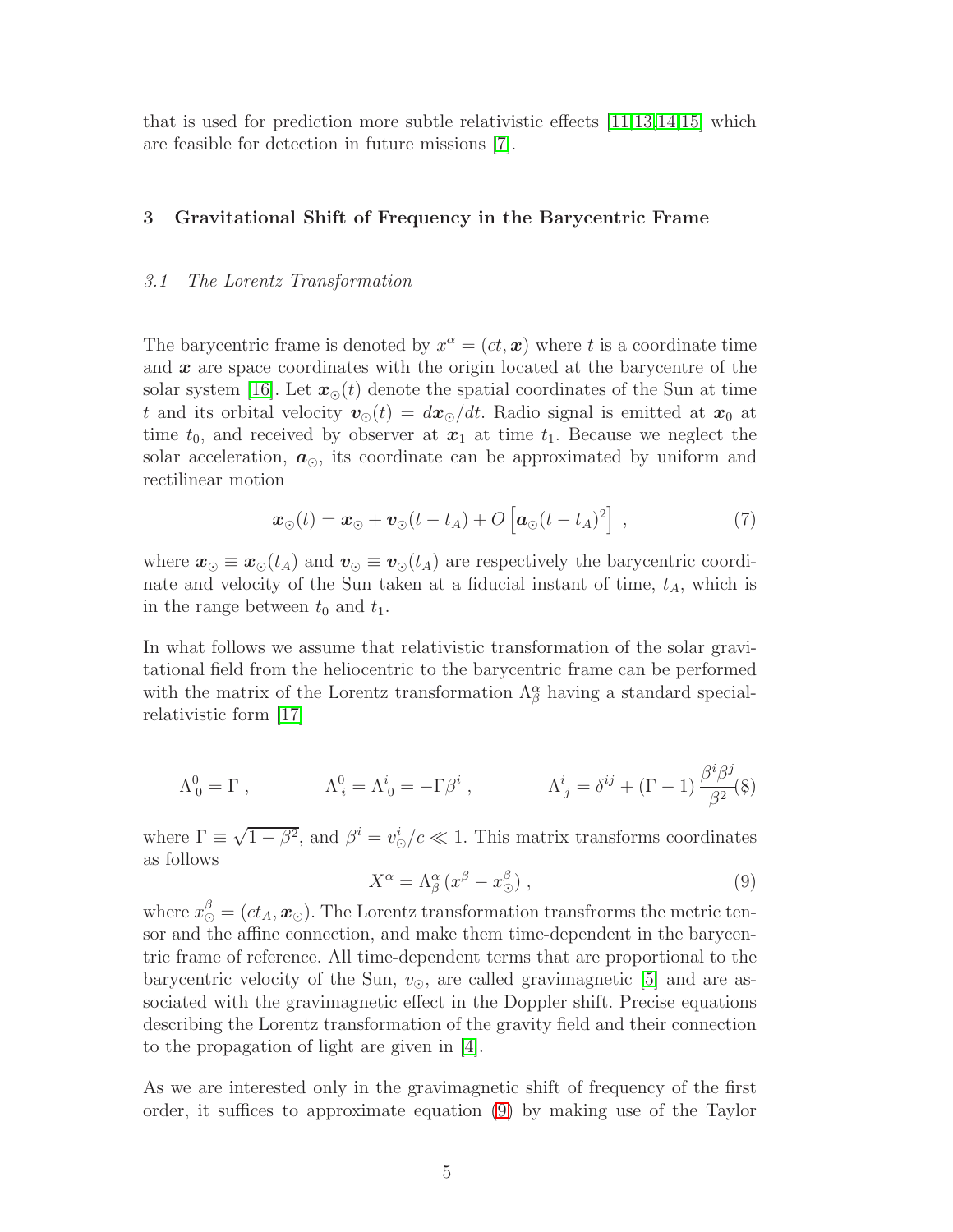expansion of  $\Lambda^{\alpha}_{\beta}$  with respect to  $\beta$  and to work with a few first terms. This reduces equation [\(9\)](#page-4-0) to the post-Galilean transformation

<span id="page-5-0"></span>
$$
\mathbf{X} = \mathbf{x} - \mathbf{x}_{\odot} - \mathbf{v}_{\odot}(t - t_A) + O(v_{\odot}^2/c^2) , \qquad (10)
$$

$$
T = t + O(v_{\odot}/c^2) \tag{11}
$$

It is important to emphasize that the term proportional to  $v_{\odot}$  in equation [\(10\)](#page-5-0) is, effectively, a linear order with respect to  $v_{\odot}/c$ , as it is obtained from the contraction of  $\Lambda_0^i$  from equation [\(8\)](#page-4-1) with time coordinate  $x^0 = ct$ . Therefore, the Lorentz invariance of the gravity field reveals itself already at the level of the post-Galilean transformation [\(10\)](#page-5-0) that can be tested experimentally with the Cassini data.

## 3.2 Transformation of the Gravitational Shift of Frequency

Transformation of the frequency shift equation [\(4\)](#page-3-1) to the barycentric frame requires transformation of the heliocentric distances  $R_0$ ,  $R_1$ ,  $R$ , the impact parameter  $D$ , and velocities  $V_0$ ,  $V_1$  to their barycentric counterparts. By making use of equations [\(10\)](#page-5-0), [\(11\)](#page-5-0) we obtain

<span id="page-5-1"></span>
$$
\mathbf{X}_1 = \mathbf{r}_1 \equiv \mathbf{x}_1 - \mathbf{x}_\odot(t_1) \tag{12}
$$

$$
\mathbf{X}_0 = \mathbf{r}_0 \equiv \mathbf{x}_0 - \mathbf{x}_\odot(t_0) \tag{13}
$$

$$
V_1 = v_1 - v_\odot \; , \tag{14}
$$

$$
V_0 = v_0 - v_{\odot} \tag{15}
$$

where  $\mathbf{x}_{\odot}(t_0)$  and  $\mathbf{x}_{\odot}(t_1)$  are defined by equation [\(7\)](#page-4-2),  $\mathbf{v}_1 = [d\mathbf{x}_1(t)/dt]_{t=t_1}$  and  $v_0 = [dx_0(t)/dt]_{t=t_0}$  are the barycentric velocities of observer and emitter of the radio signal respectively.

Equations [\(12\)](#page-5-1), [\(13\)](#page-5-1) are the spatial translations used in the ODP for calculating the barycentric time delay [\[3\]](#page-9-2). They allow us to derive transformations of the distance  $\bf{R}$  and the unit vector  $\bf{K}$ . Specifically,

$$
\mathbf{R} = \mathbf{r} - \frac{\mathbf{v}_{\odot}}{c} r \;, \tag{16}
$$

$$
K = k - \frac{v_{\odot}^{\perp}}{c} \,,\tag{17}
$$

where  $r = x_1 - x_0$ ,  $r = |r|$ , the unit vector  $k \equiv (x_1 - x_0)/|x_1 - x_0|$  defines direction of propagation of the radio signal in the barycentric frame, and  $\bm{v}_{\odot}^{\perp}$   $\equiv$  $k \times (v_{\odot} \times k)$  is the Sun's velocity projected on the plane being orthogonal to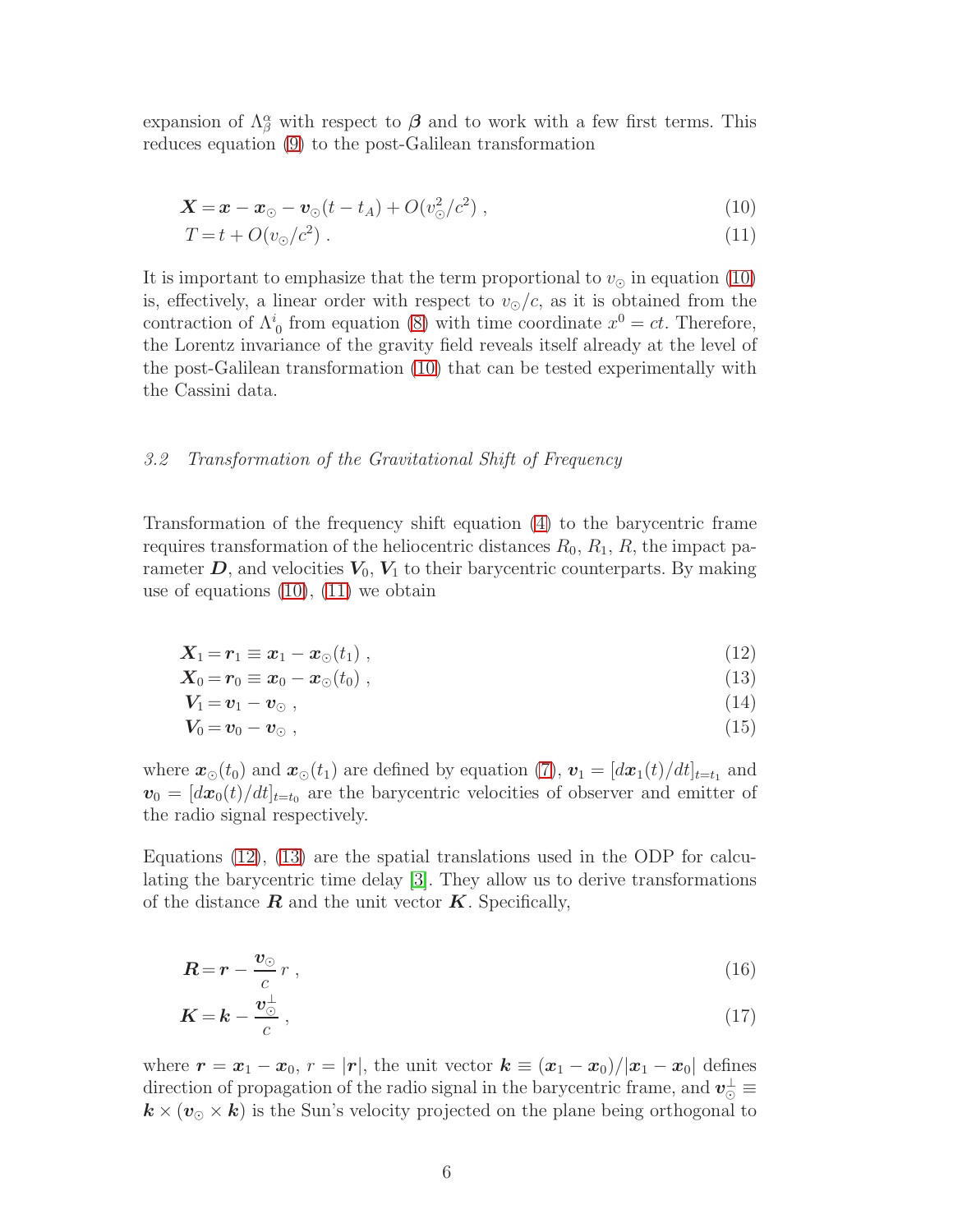k. Transformation of the heliocentric vector  $D$  is given by equation [\[18\]](#page-10-2)

<span id="page-6-0"></span>
$$
D = d + (d \cdot v_{\odot})k + (k \cdot r_1)v_{\odot}^{\perp} , \qquad (18)
$$

where  $\mathbf{d} \equiv \mathbf{k} \times (\mathbf{r}_1 \times \mathbf{k})$  is the barycentric impact parameter vector of the light ray taken at instant  $t_1$ . Using equation [\(18\)](#page-6-0) the deflection angle  $\alpha_H$  is transformed as follows [\[18\]](#page-10-2)

<span id="page-6-1"></span>
$$
\boldsymbol{\alpha}_H = \boldsymbol{\alpha}_B + (\boldsymbol{\alpha}_B \cdot \boldsymbol{v}_\odot) \boldsymbol{k} + \frac{(\boldsymbol{k} \cdot \boldsymbol{r}_1)}{d} \left[ \alpha_B \boldsymbol{v}_\odot^{\perp} - 2 (\boldsymbol{d} \cdot \boldsymbol{v}_\odot) \boldsymbol{\alpha}_B \right] , \qquad (19)
$$

$$
\alpha_B = \alpha_\odot \, \frac{1 + \gamma}{2} \frac{R_\odot}{d} \hat{\bm{d}} \,, \tag{20}
$$

where  $\alpha_B = |\alpha_B|$ , and the unit vector  $\hat{d} = d/|d|$ .

Substitution of the heliocentric quantities  $(12)$ – $(20)$  to the frequency shift equation [\(4\)](#page-3-1) yields

<span id="page-6-2"></span>
$$
z_{\text{gr}} = -\underbrace{\frac{l_0}{cr}(\mathbf{v}_1 \cdot \boldsymbol{\alpha}_B)}_{\text{observer shift } z_{\text{O}}} - \underbrace{\frac{l_1}{cr}(\mathbf{v}_0 \cdot \boldsymbol{\alpha}_B)}_{\text{satellite shift } z_{\text{S}}} + \underbrace{\frac{1}{c}(\mathbf{v}_{\odot} \cdot \boldsymbol{\alpha}_B)}_{\text{gravimagnetic shift } z_{\text{GM}}} + \delta z_{\text{gr}}^B ,
$$
\n(21)

where  $l_0 \equiv -(\mathbf{k} \cdot \mathbf{r}_0)$ ,  $l_1 \equiv (\mathbf{k} \cdot \mathbf{r}_1)$ , and  $\delta z_{gr}^B$  denotes the residual terms with magnitude up to 10<sup>-16</sup> [\[11\]](#page-9-10). In the Cassini experiment the distances  $l_0 \simeq 7.4$ AU,  $l_1 \approx 1.0$  AU, and  $r = 8.43$  AU.

#### 3.3 Parametrization of the Shapiro Delay in the Barycentric Frame

Linearized transformations [\(12\)](#page-5-1) and [\(13\)](#page-5-1) of the Shapiro time delay are used in the ODP [\[3\]](#page-9-2) but they are not parametrized to track down the gravimagnetic effect of the solar barycentric velocity *explicitly*, which may be also important for other, ultra-precise solar system experiments [\[7\]](#page-9-5). The most simple way to introduce such a parametrization is to label velocity of the Lorentz transformation by replacing  $\beta^i \to \epsilon \beta^i$ , where  $\epsilon$  is a new fitting parameter [\[4\]](#page-9-3). It is not equivalent to the PPN parameter  $\alpha_1$  as  $\alpha_1$  is associated with the "preferred-frame" effects [\[1\]](#page-9-0) which are absent in general relativity, while  $\epsilon$  marks genuine gravimagnetic effects induced by the Lorentz transformation of gravitational field [\[19\]](#page-10-3). The Cassini data are accurate enough to measure  $\epsilon$ , thus, providing a test of the existence of the gravimagnetic field caused by the barycentric motion of the Sun. Gaussian distribution of the resiuduals of the post-fit Cassini data [\[2\]](#page-9-1) signals that  $\epsilon$  is close to unity. However, it is tantalizing to obtain its precise statistical estimate that will provide a new test of general relativity at higher technological level.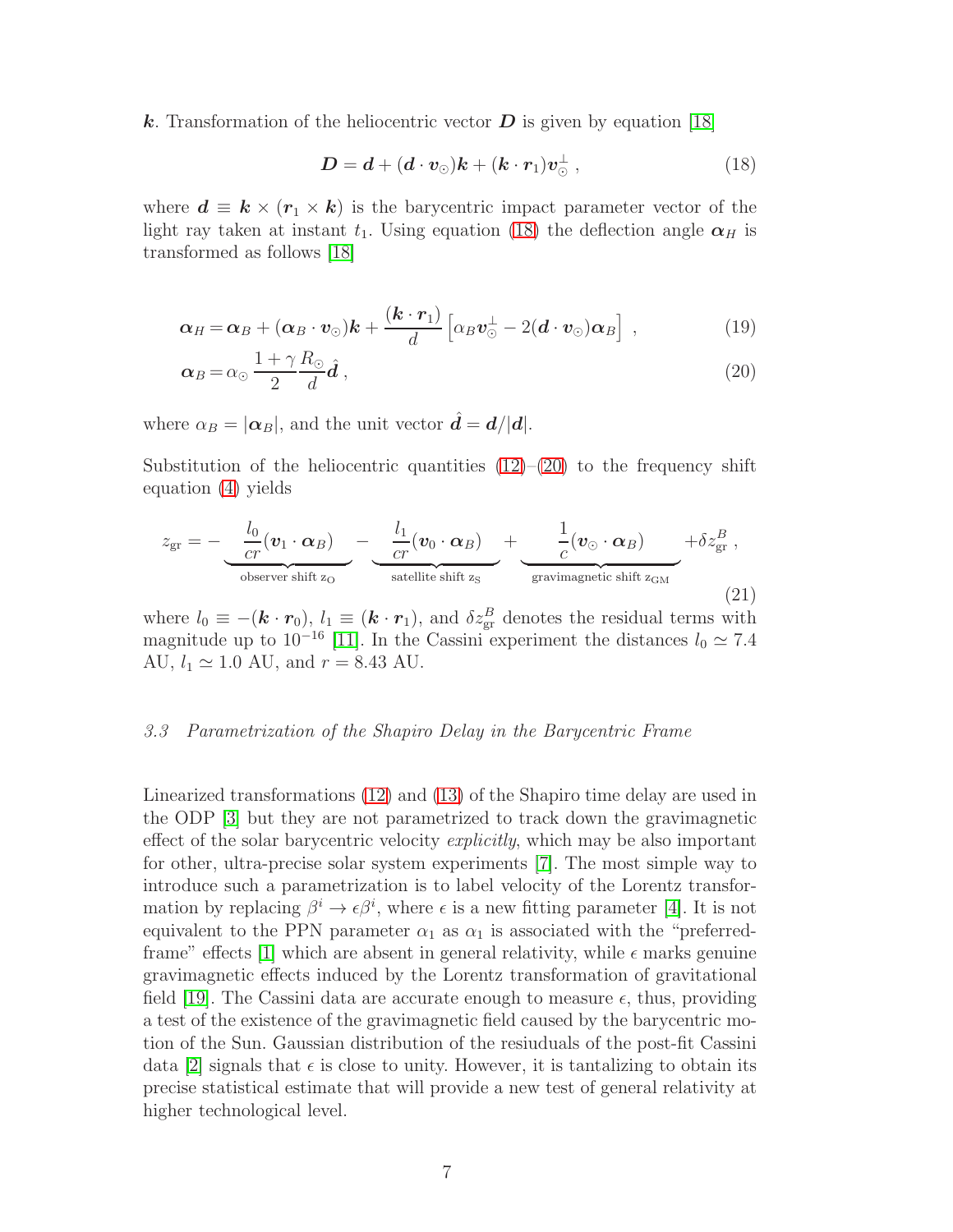The suggested  $\epsilon$ -parameterization recasts equations [\(12\)](#page-5-1), [\(13\)](#page-5-1) to the following form

<span id="page-7-1"></span>
$$
\mathbf{X}_1 = \mathbf{r}_1 \equiv \mathbf{x}_1 - \mathbf{x}_\odot(\epsilon t_1) \,,\tag{22}
$$

$$
\mathbf{X}_0 = \mathbf{r}_0 \equiv \mathbf{x}_0 - \mathbf{x}_\odot (\epsilon t_0) \;, \tag{23}
$$

so that equation [\(21\)](#page-6-2) becomes

$$
z_{\rm gr} = -\frac{l_0}{cr}(\boldsymbol{v}_1 \cdot \boldsymbol{\alpha}_B) - \frac{l_1}{cr}(\boldsymbol{v}_0 \cdot \boldsymbol{\alpha}_B) + \frac{\epsilon}{c}(\boldsymbol{v}_\odot \cdot \boldsymbol{\alpha}_B) + \delta z_{\rm gr}^B(\epsilon) , \qquad (24)
$$

making evident that  $\epsilon$  traces that part of the Doppler shift which is solely due to the barycentric orbital motion of the Sun. The partial derivatives of the Shapiro delay with respect to parameters  $\gamma$  and  $\epsilon$  are

<span id="page-7-0"></span>
$$
\left[\frac{\partial \Delta T}{\partial \gamma}\right]_{\epsilon=1} = \frac{GM_{\odot}}{c^3} \ln \left[\frac{r_0 + r_1 + r - (\boldsymbol{r} \cdot \boldsymbol{v}_{\odot})/c}{r_0 + r_1 - r + (\boldsymbol{r} \cdot \boldsymbol{v}_{\odot})/c}\right] ,
$$
\n(25)

$$
\left[\frac{\partial \Delta T}{\partial \epsilon}\right]_{\gamma=1} = \frac{4GM_{\odot}}{c^3} \frac{r}{(r_1+r_0)^2 - r^2} \mathbf{v}_{\odot} \cdot \left(\mathbf{k}_1 t_1 + \mathbf{k}_0 t_0 - \frac{\mathbf{k}}{c}(r_1+r_2)\right), (26)
$$

where  $k_1 = r_1/r_1$  and  $k_0 = r_0/r_0$ . Statistical meaning of partial derivatives [\(25\)](#page-7-0) and [\(26\)](#page-7-0) is that they are components of the covariance matrix of the fitting parameters. The fact, that they have different functional dependence, points out that parameters  $\gamma$  and  $\epsilon$  are uncorrelated and, hence, can be separated with confidence in the data fitting procedure.

#### 4 Discussion

The Cassini experiment was conducted in June 2002 when radio waves from/to the spacecraft had passed at the minimal distance  $d = 1.6 R_{\odot}$  from the Sun. The peak value of  $[z_{gr}]_{peak} \simeq \alpha_{\odot}(R_{\odot}/d)(v_{\oplus}/c) \simeq 6 \times 10^{-10}$  is caused by the orbital velocity  $v_{\oplus}$  of the Earth, while the measurement errors of  $z_{\text{gr}}$  were about five orders of magnitude smaller [\[2\]](#page-9-1).

We have used JPL ephemerides to calculate the barycentric position and velocity of the Earth and the Sun at the time of the Cassini-solar conjunction. One of the consecutive configuration of these bodies is shown in Fig. [1.](#page-11-0) It varies rapidly as all three bodies are moving with respect to each other, thus, leading to the change of the impact parameter of the radio link. The solar barycentric velocity is about 14.4 m/s, and the angle  $\phi$  between the direction of  $v_{\odot}$  and the vector  $d$  is about 16°. This angle changes its value to  $\phi \simeq 164^{\circ}$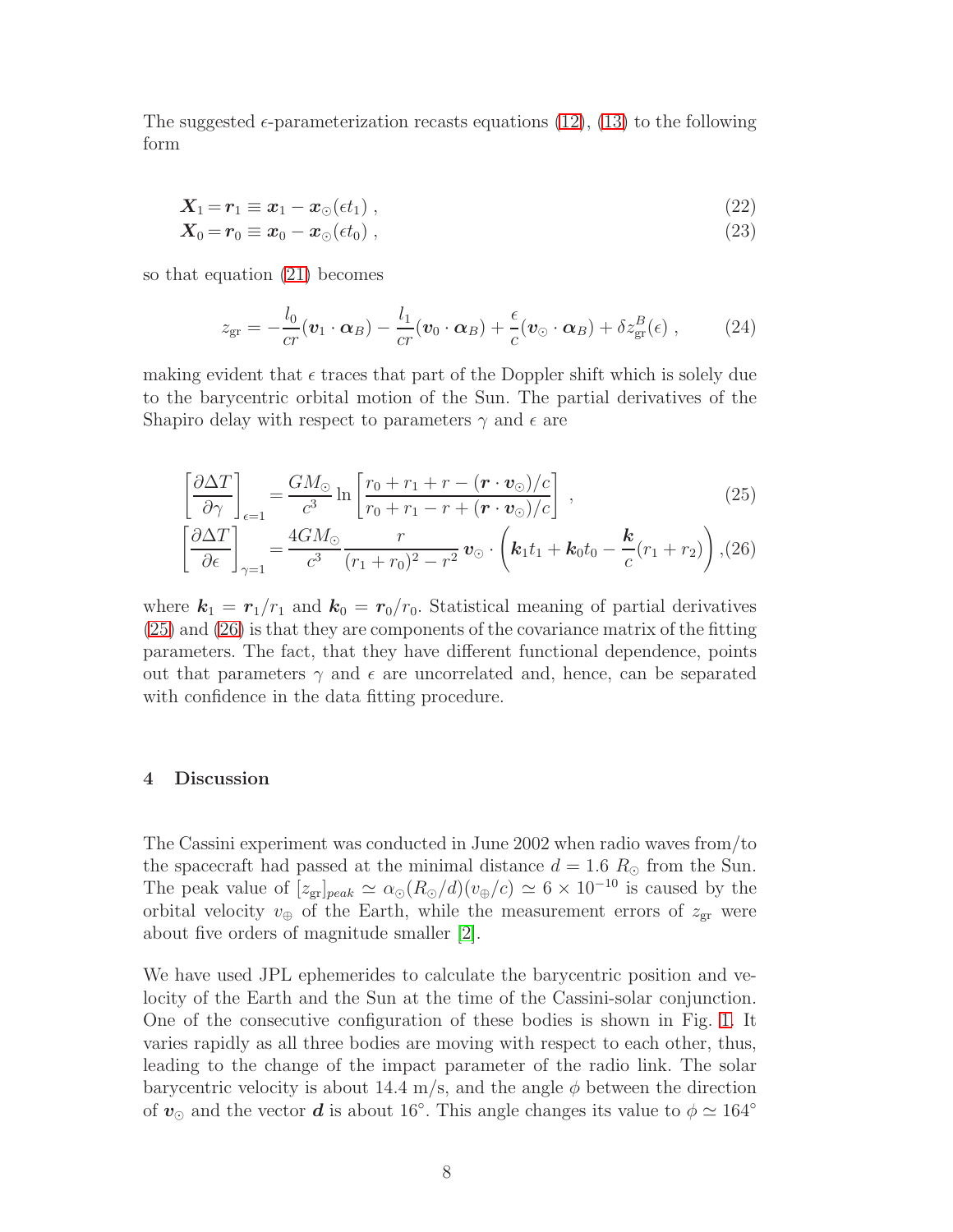after the satellite passes on the other side of Sun's limb, thus, changing the sign of the gravimagnetic effect.

These values were used for comparative estimation of the gravimagnetic term in equation [\(21\)](#page-6-2). The Doppler residuals in the experiment run by  $[2]$ , were obtained from 9-parameter fit on the calibrated data with the solar corona and the interplanetary medium dispersions removed with double-frequency observations. The r.m.s. value of the  $N = 1094$  data points (relative to an 8.4 GHz carrier) is  $1.2 \times 10^{-4}$  Hz, corresponding to a one-way range rate of  $2.2 \times 10^{-6}$  m s<sup>-1</sup> or for a relative frequency shift  $\delta z = 0.7 \times 10^{-14}$ . It means that the average error of a single measurement is  $\sigma_z = \sqrt{2N} \delta z \simeq 3.2 \times 10^{-13}$ . The gravimagnetic frequency shift caused by the barycentric orbital motion of the Sun amounts to the peak value of  $[z_{GM}]_{peak} = (r/l_0)(v_{\odot}/v_{\oplus}) \cos \phi [z_{gr}]_{peak} \simeq$  $3.3 \times 10^{-13}$  that is comparable with the r.m.s. of a single measurement but a comprehensive number of measurements is required to extract  $z_{\text{GM}}$  out of noise. In order to estimate the number of the measurements being available for this goal from the existing data, we notice that the gravimagnetic term  $z_{\text{GM}} \sim (v_{\odot}/c)\alpha_B$  reaches the Doppler data r.m.s. value for  $d \simeq 30 R_{\odot}$  that corresponds to 20 days of observations around the solar conjunction giving the number of data points  $n \approx 800$ . This should be statistically sufficient to measure the gravimagnetic effect caused by the barycentric motion of the Sun.

Equation [\(21\)](#page-6-2) suggests that the gravimagnetic term  $z_{\text{GM}}$ , if it were ignored for whatever reason, would affect the measured value of the parameter  $\gamma$ . The bias in  $\gamma$  is approximately given by the ratio  $[z_{\text{GM}}]_{peak}/[z_{\text{gr}}]_{peak} \leq 5 \times 10^{-4}$ which should be further relaxed by a factor of  $3 \div 5$  for  $z_{\text{GM}}$  is extracted from a smaller subset of the entire data <sup>[2](#page-8-0)</sup>. This value is larger than  $\gamma - 1 =$  $(+2.1 \pm 2.3) \times 10^{-5}$  given by [\[2\]](#page-9-1) pointing out that the gravimagnetic field due to the solar barycentric velocity  $v_{\odot}$  can be measured though its extraction may represent difficulties (Bertotti 2006, private communication).

This Letter suggests to disentangle the measurement of the PPN parameter  $\gamma$  in the Cassini experiment [\[2,](#page-9-1)[21\]](#page-10-4) from the effect of the gravimagnetic field caused by the barycentric orbital motion of the Sun. The orbital motion must be properly parametrized in the delay equation [\(2\)](#page-2-0) by making use of the translations [\(22\)](#page-7-1), [\(23\)](#page-7-1) where  $\epsilon$  is a fitting parameter. This paper calculates the gravimagnetic frequency shift in one-way radio link. In real experiment two – up and down – radio links are used. Analytic equations of the Doppler shift for the two radio links were derived in [\[11\]](#page-9-10) and they substantiate our conclusions.

The translationally-invariant gravimagnetic field can be measured more accurately in space missions LATOR [\[22\]](#page-10-5) and ASTROD [\[23\]](#page-10-6). The space inter-

<span id="page-8-0"></span><sup>2</sup> [\[20\]](#page-10-7) have arrived to similar numerical estimate by analyzing solar-system experiments in the framework of the Standard Model Extensions.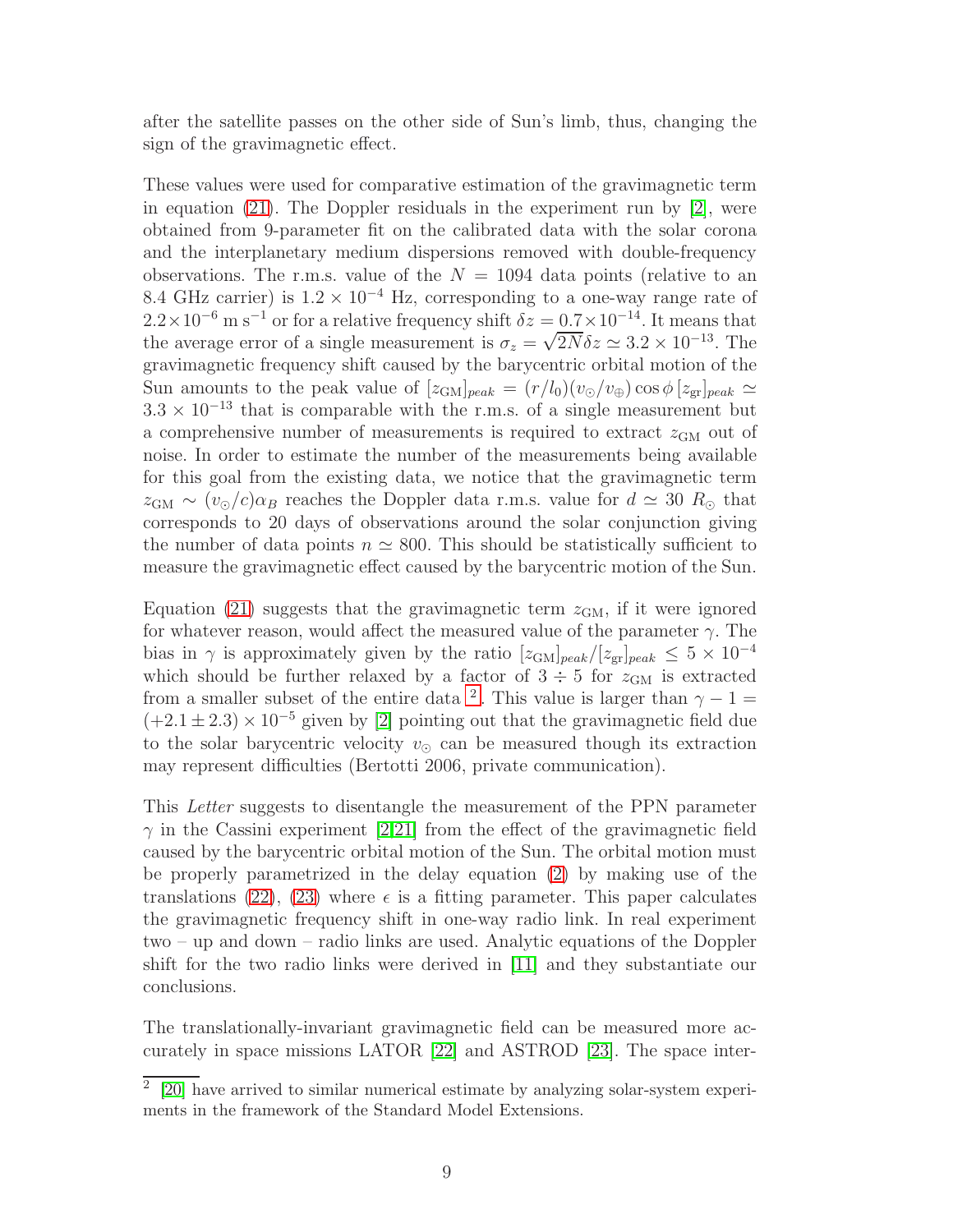ferometer SIM [\[24\]](#page-10-8) and ground-based Square Kilometer Array [\[25\]](#page-10-9) can also achieve this goal [\[26\]](#page-10-10).

# Acknowledgments

We thank J. D. Anderson and B. Bertotti for valuable discussions, and P. Bender for instructive remarks.

#### References

- <span id="page-9-0"></span>[1] Will, C. M., 1993, *Theory and experiment in gravitational physics* (Cambridge University Press: Cambridge)
- <span id="page-9-1"></span>[2] Bertotti, B., Iess, L. & Tortora, P., 2003, *Nature*, 425, 374
- <span id="page-9-2"></span>[3] Moyer, T. D., 2003, *Formulation for Observed and Computed Values of Deep Space Network Data Types for Navigation* (John Wiley & Sons: Hoboken)
- <span id="page-9-3"></span>[4] Kopeikin, S. M., 2006, *Int. J. Mod. Phys.*, D15, 305
- <span id="page-9-4"></span>[5] Ciufolini, I. & Wheeler, J.A., 1995, *Gravitation and Inertia* (Princeton University Press: Princeton)
- <span id="page-9-6"></span>[6] Muhlfelder, B., 2005, *Gravity Probe B*, APS Meeting Abstracts, #J4.002
- <span id="page-9-5"></span>[7] Dittus, H., Lämmerzahl, C. & Turyshev, S. G., 2006, *Lasers, Clocks, and Drag-Free: Exploration of Relativistic Gravity in Space*, (Springer: Berlin)
- <span id="page-9-7"></span>[8] Shapiro, I. I., 1964, *Phys. Rev. Lett.*, 13, 789
- <span id="page-9-8"></span>[9] Richter, G. W. & Matzner, R. A., 1983, *Phys. Rev. D*, 28, 3007
- <span id="page-9-9"></span>[10] Brumberg, V. A., 1991, *Essential Relativistic Celestial Mechanics* (Adam Hilger: Bristol)
- <span id="page-9-10"></span>[11] Kopeikin, S. M. & Schäfer, G., 1999, *Phys. Rev D*, **60**, 124002
- <span id="page-9-11"></span>[12] Bertotti, B. & Giampieri, G., 1992, *Class. Quant. Grav.*, 9, 777
- <span id="page-9-12"></span>[13] Kopeikin, S. & Mashhoon, B., 2002, *Phys. Rev. D*, 65, 064025
- <span id="page-9-13"></span>[14] Kopeikin, S. M. & Ni, W.-T., 2006, in: *Lasers, Clocks, and Drag-Free: Exploration of Relativistic Gravity in Space*, Eds. H. Dittus, C. Lämmerzahl & S. G. Turyshev (Springer: Berlin), pp. 209–216
- <span id="page-9-14"></span>[15] Kopeikin, S., Korobkov, P. & Polnarev, A., 2006, *Class. Quantum Grav.*, 23, 4299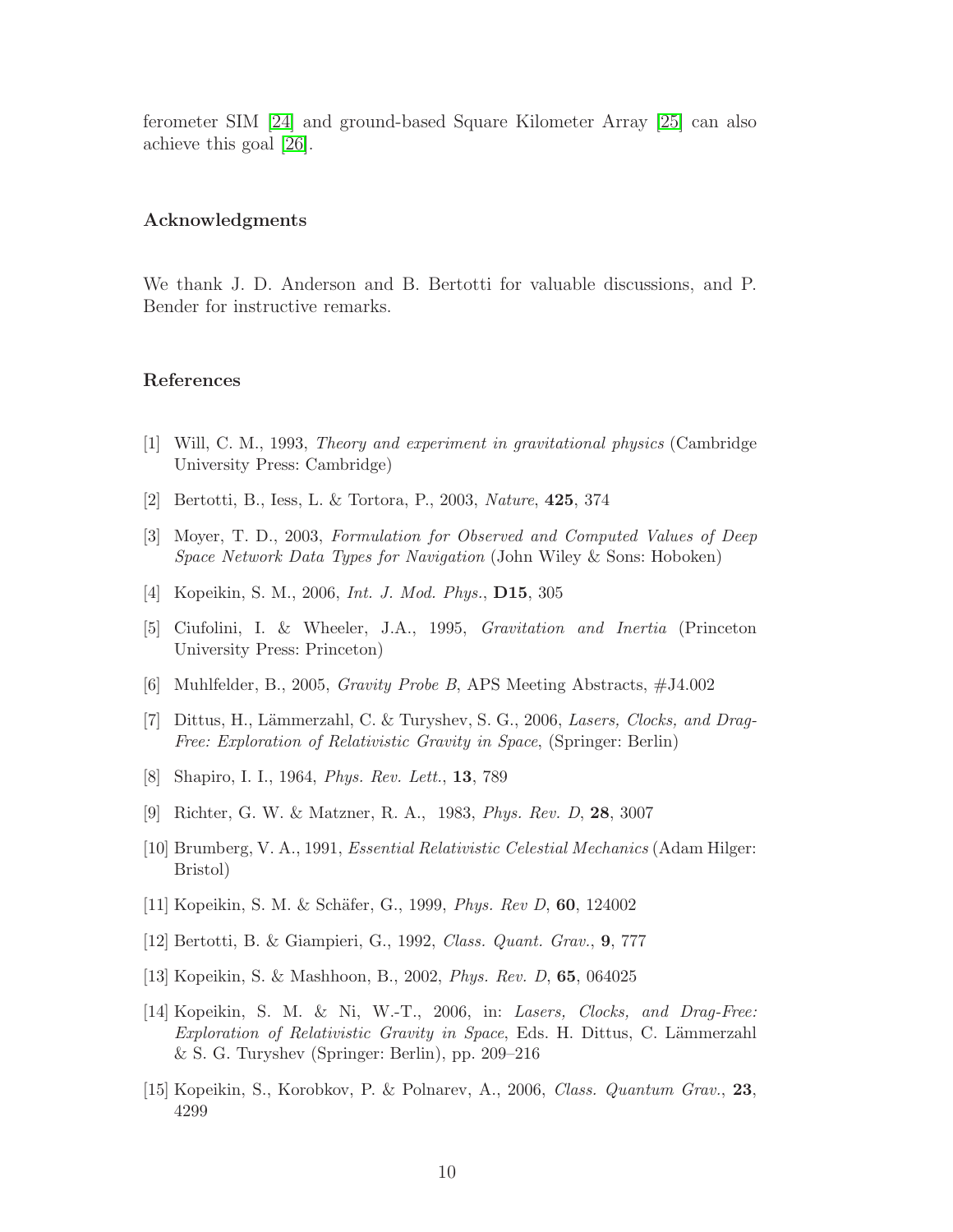- <span id="page-10-0"></span>[16] Soffel, M., Klioner, S. A., Petit, G., et al., 2003, *Astron. J.*, 126, 2687
- <span id="page-10-1"></span>[17] Misner, C. W., Thorne, K. S. & Wheeler, J. A., 1973, *Gravitation* (New York: Freeman)
- <span id="page-10-2"></span>[18] Klioner, S. A., 2003, *Astron. Astrophys.*, 404, 783
- <span id="page-10-3"></span>[19] Kopeikin, S. M. & Fomalont, E. B., 2006, *Found. of Physics*, 36, 1244
- <span id="page-10-7"></span>[20] Bailey, Q. G. & Kosteleck´y, V. A., 2006, *Phys. Rev. D*, 74, 045001
- <span id="page-10-4"></span>[21] Anderson, J. D., Lau, E. L. & Giampieri, G., 2004, in: Proc. of the 22nd Texas Symp. on Rel. Astrophys., Stanford, C041213, 0305
- <span id="page-10-5"></span>[22] Turyshev, S. G., Shao, M., & Nordtvedt, K. L., 2006, in: *Lasers, Clocks, and Drag-Free: Exploration of Relativistic Gravity in Space*, Eds. H. Dittus, C. Lämmerzahl & S. G. Turyshev (Springer: Berlin), pp. 429-493
- <span id="page-10-6"></span>[23] Ni, W.-T., Bao, Y., Dittus, H. et al., 2006, *Acta Astronautica*, 59, 598
- <span id="page-10-8"></span>[24] Shao, M., 2006, In: *Advances in Stellar Interferometry*, Eds. J. D. Monnier, M. Schöller & W. C. Danchi. Proc. of the SPIE, vol. 6268, p. 61
- <span id="page-10-9"></span>[25] Beck, R., 2005, *Astronomische Nachrichten*, 326, 608
- <span id="page-10-10"></span>[26] Kopeikin, S. M. & Makarov, V. V., 2007, *Phys. Rev. D*, in press; e-print: [astro-ph/0611358](http://arxiv.org/abs/astro-ph/0611358)